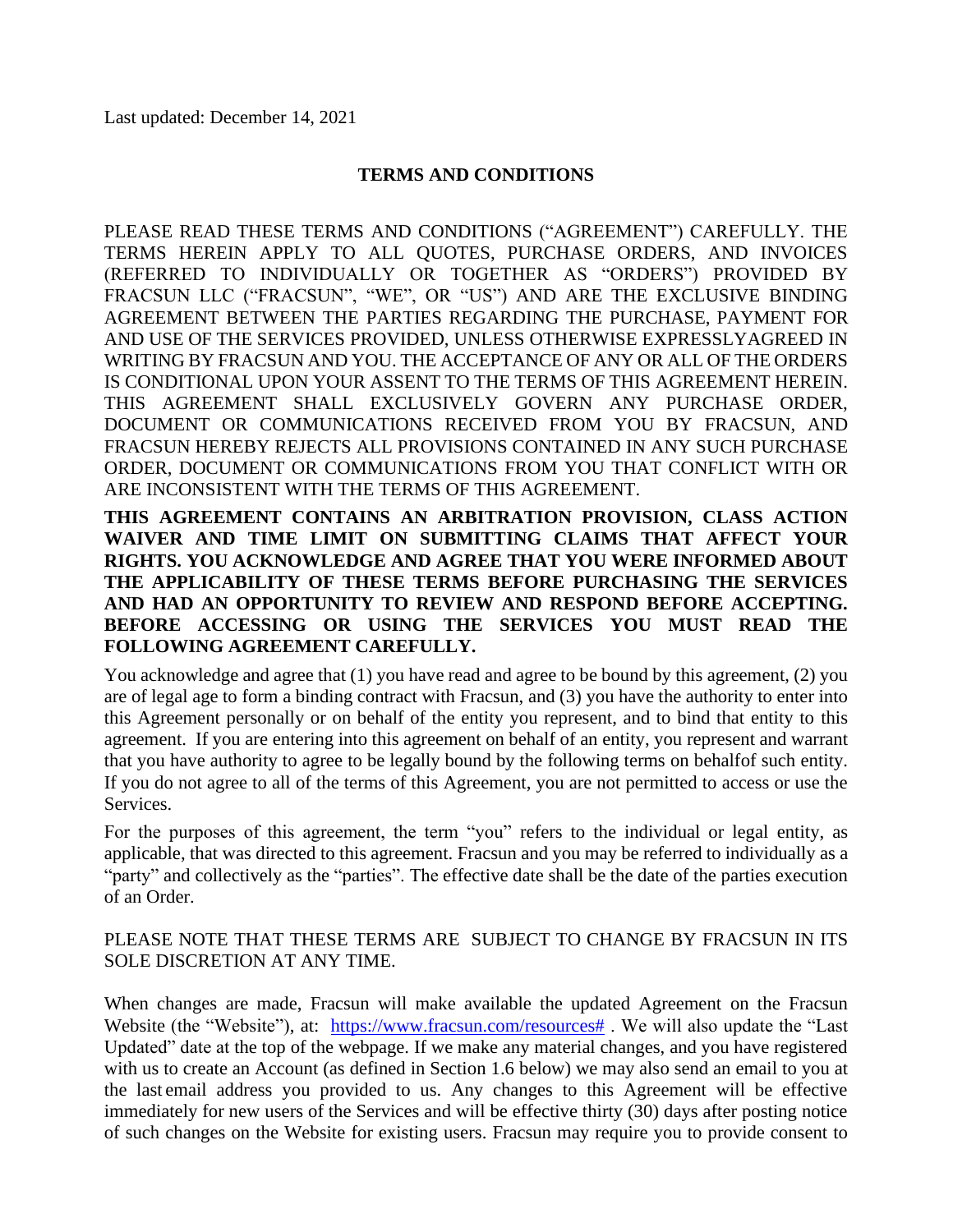the updated Agreement in a specified manner for further use of the Services to be permitted. If you do not agree to any change(s) after receiving a notice of such change(s), you shall stop using the Services. Otherwise, your continued use of the Services constitutes your acceptance of such change(s).

In addition, your use of certain services may be subject to additional terms ("Supplemental Terms") and such Supplemental Terms will be presented to you for your acceptance when you sign up to use the supplemental service. If this Agreement are inconsistent with the SupplementalTerms, the Supplemental Terms shall control with respect to such supplemental service. The Supplemental Terms will be incorporated into this Agreement.

# **1. OVERVIEW**

1.1 Our Service. Fracsun offers a hosted service that integrates with the individual items of hardware that have been provisioned to access Fracsun's cloud and imported into Fracsun's systems. Our services include hardware devices (each, a "Device" or "ARES") to perform various Internet of Things related tasks and functions to compile, analyze, and display data fromthe Device(s) on a hosted web service (independently or collectively with the provisioning of a Device, the "Service"). Fracsun may, in its sole discretion, charge fees in connection with certain other services and may limit the number of Events that may be performed. As used herein, an "Event" means any HTTP/HTTPS request made by the Service to ARES, including without limitation, via webhooks or integrations or any discrete message sent via integrations, websockets or server sent event (SSE) streams by the Service to any third partyservice(s).

1.2 Device Policy. You are solely responsible and liable for each ordered Device. Fracsun does not provide installation services for the Devices. You agree to be responsible and liable for the proper installation of each Device and any damage (material or personal) that may occur to yourphotovoltaic array or any other surrounding property. By using the Fracsun Devices, you do so solely at your own risk.

1.3 Hosted Service. Fracsun is not responsible for the accuracy, reliability, availability, effectiveness, or correct use of information you receive through the Service. The Service maychange from time to time or vary by geographic location. Soiling and weather data may be unavailable, inaccurate, or incomplete, and we expressly disclaim any liability that may result from inaccurate, corrupt, unauthorized or poor-quality data or Documentation. Use of the Service should not replace your good judgment and common sense.

1.4 Monitoring. You agree to provide us with access to your photovoltaic array, data and other materials related to your use of the Service as reasonably requested by us to provide the Service, verify your compliance with this Agreement, and otherwise use such data in accordance with this Agreement.

1.5 Refusal of Service. Fracsun will have the right, in its sole discretion, to refuse to permit your use of the Service with a particular photovoltaic array or any other system. Unless Fracsun states otherwise, such rejection will not terminate this Agreement with respect to any Service. Fracsunwill have no liability to you for such refusal.

1.6 Accounts.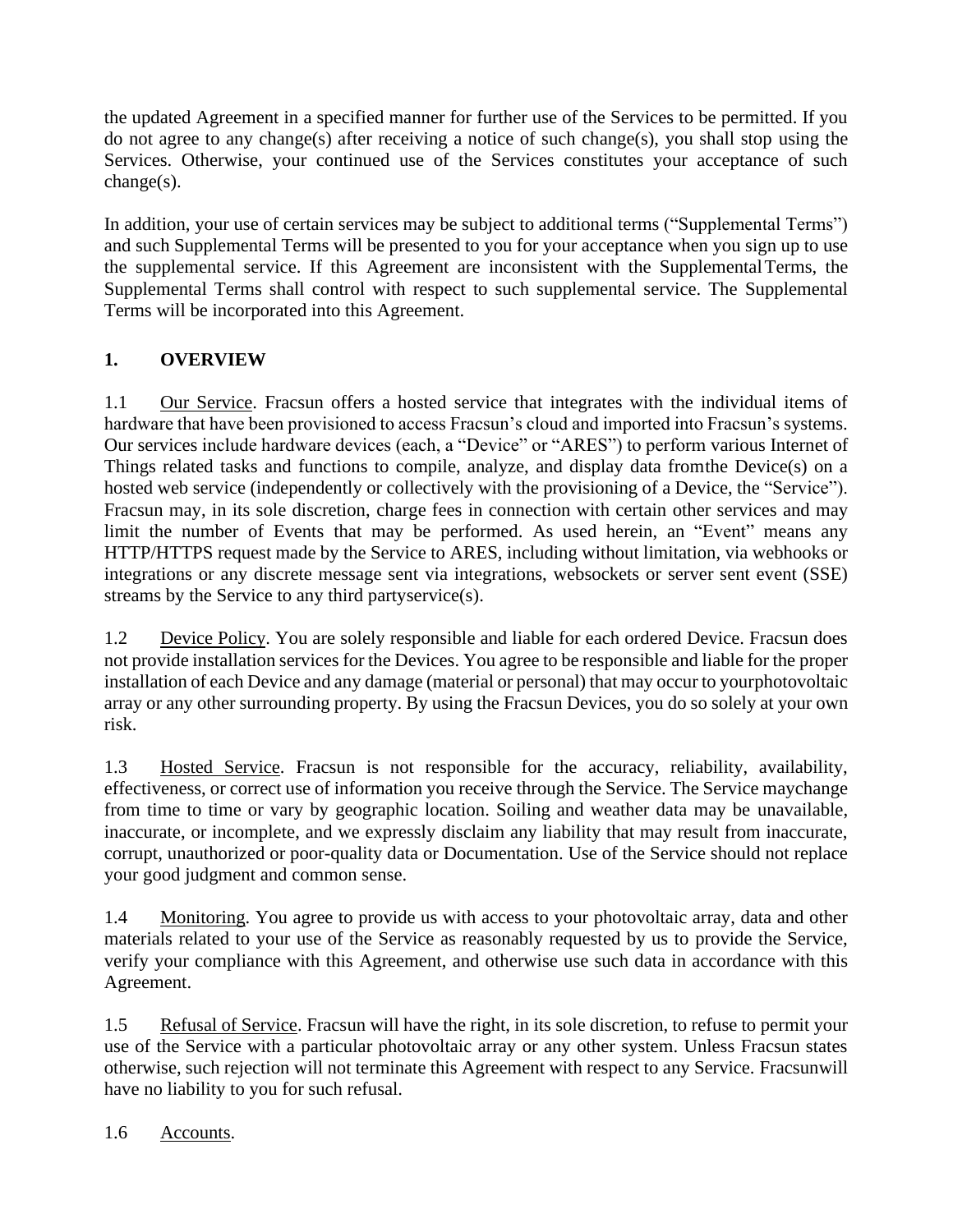a. Accounts. In order to use certain features of the Service, you may be required to register for an account with Fracsun (an "Account").

b. Registration Information. You represent and warrant that: (i) all required registration information you submit is truthful and accurate; and (ii) you will maintain the accuracy of such information. Fracsun may suspend or terminate your Account if you breach any of the terms of this Agreement. You are responsible for maintaining the confidentiality of your Account login information and are fully responsible for all activities that occur under your Account. You agree to immediately notify Fracsun of any unauthorized use, or suspected unauthorized use of your Account, or any other breach of security. Fracsun will not be liable for any loss or damagearising from your failure to comply with the above requirements. Personal information entered while registering your Account or contacting our team will be collected, stored, protected, processed and used in accordance with our Privacy Policy, as posted on [https://www.fracsun.com/resources#](https://www.fracsun.com/resources) and incorporated in this Agreement by reference. c.

1.7 System Requirements. The Devices require connection to cellular towers, and the hosted services to view your data require a high-speed Internet connection. You are responsible for ensuring and maintaining the cellular and network connections that connect your Device and network to the Services including, but not limited to, browser software that supports the protocols and functionalities we use in the provisioning of the Services. We are not responsible for notifying you of any upgrades, fixes or enhancements to any such software or for any compromise of data transmitted across computer networks or telecommunications facilities (including but not limited to the Internet or any cellular towers or satellites). We assume no responsibility for the reliability or performance of any connections as described in this Section.

### **2. LICENSED USES AND RESTRICTIONS**

2.1 Access Grant. Subject to your compliance with this Agreement, we grant you a limited, nonexclusive, non-assignable, non-transferable license to internally use and access (i) the hosted Services solely as necessary to use in conjunction with the authorized use of the Devices; (ii) the Devices to analyze soiling data of your photovoltaic array site at a location as set forth in an Order; and (iii) the soiling data and documentation, in tangible or electronic form, in conjunction with your authorized use of the Services ("Documentation"). All other uses of the Services are strictly prohibited.

2.2 Delivery. Fracsun shall provide access to the hosted Service via electronic transfer after the Effective Date. Except as agreed upon in writing by the parties, the Device(s) shall be shipped by regular mail (or as otherwise agreed upon in an Order) and shall be deemed accepted upon being made available to you. For the avoidance of doubt, all fees associated with shipping and custom formalities, including, import and export, are your sole responsibility. In the event that you desire, Fracsun will arrange transport and you will pay for freight and handling charges.

2.3 Restrictions. You agree that you will not, and will not assist, permit, authorize, or enable others to do any of the following without our express written consent: (i) reverse engineer or decompile the Service or the Devices or any component thereof, alter, modify, adapt or attempt to create a substitute or similar service through use of or access to the Service or the Devices, unless this is expressly permitted or required by applicable law; (ii) copy, rent, lease, sell, transfer, assign,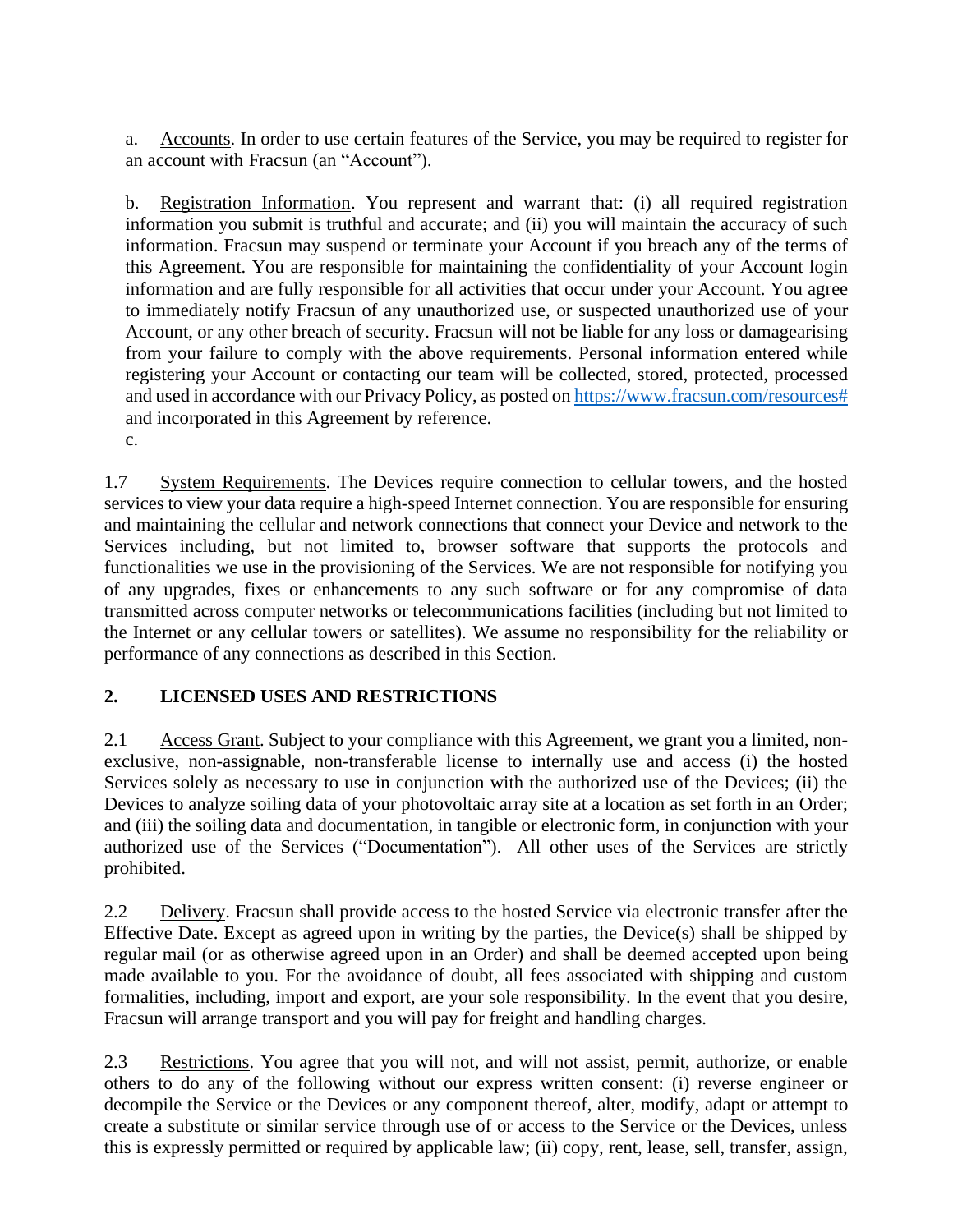sublicense, distribute, time-share, commercially exploit or resell, or otherwise make available to third-parties any part of the Service or the Devices, or accompanying Documentation (Devices, Services and Documentation collectively, the "Fracsun Properties"); (iii) use Fracsun's name to endorse or promote any product; (iv) use the Fracsun Properties for any illegal, unauthorized, or otherwise improper purposes, or in any manner which would violate this Agreement; (v) remove any legal, copyright, trademark, or other proprietary rights notices contained in or on the Fracsun Properties; (vi) use the Fracsun Properties in a manner that, as determined by Fracsun, in our sole discretion, exceeds reasonablerequest volume, constitutes excessive or abusive usage, or otherwise fails to comply or is inconsistent with any part of the Fracsun Properties; (vii) imply any, affiliation, sponsorship, or endorsement by Fracsun; (viii) use the Services in breach of this Agreement or contravention of applicable laws, or in any other way that would be considered dangerous, menacing, inappropriate or unlawful.

2.4 Usage Limitations. We may utilize technical measures to prevent over-usage and stop usage of the Service by a Device after any usage limitations are exceeded or suspend your access to the Service with or without notice to you.

2.5 Website Policies. Fracsun may have additional policies, terms or conditions governing your use of the Website, which will be made available at [https://www.fracsun.com/resources#.](https://www.fracsun.com/resources) In addition to this Agreement, you agree to abide by any such policies, terms or conditions that apply to your use of the Website.

### **3. OWNERSHIP**

3.1 Fracsun Property. As between you and Fracsun, Fracsun owns all right, title and interest in and to the Fracsun Properties including without limitation all intellectual property rights. Except for thelicense granted in Section 2.1 (Access Grant), this Agreement grants you no right, title, or interest in the Fracsun Properties, or any intellectual property owned or licensed by us. You agree to abide by all applicableproprietary rights laws and other laws, as well as any additional copyright notices and restrictions contained in this Agreement.

3.2 Service Data. By use of our Services, you agree to grant Fracsun worldwide, irrevocable, perpetual, non-exclusive, transferable, royalty-free license, with the right to sublicense, to use, view, copy, adapt, modify, distribute, license, sell, transfer, publicly display, publicly perform, transmit, stream, broadcast, access, view, and otherwise exploit the data collected by Devices installed at your locations or otherwise submitted, entered, transferred or stored as part of your use of the Services ("Service Data") in accordance with this Section 3.2. For the purposes of this Agreement, Service Data does not include any personally identifiable information. You represent and warrant that you have provided, and will continue to provide, adequate notices and have obtained, and will continue to obtain, the necessary permissions and consents for all Service Data you provide during your use of the Services, and that all such Service Data is accurate. Fracsun expressly disclaims liability for any problems with the Services or analysis that are based on inaccurate Service Data you provide. Fracsun may use Service Data to analyze regional soiling patterns and provide this data in anonymized form to third parties in accordance with our internal data management policies. At no time will Fracsun provide third parties with information that will enable the third parties to identify the device, location, customer, or customer specific origin of this data. Fracsun will not use any personal identifiable information and will only provide analysis to third parties in a format that obscures the customer specific origin or owner of the data. You understand and agree that we shall be under no obligation to (i) maintain Service Data in confidence; (ii) pay compensation for any such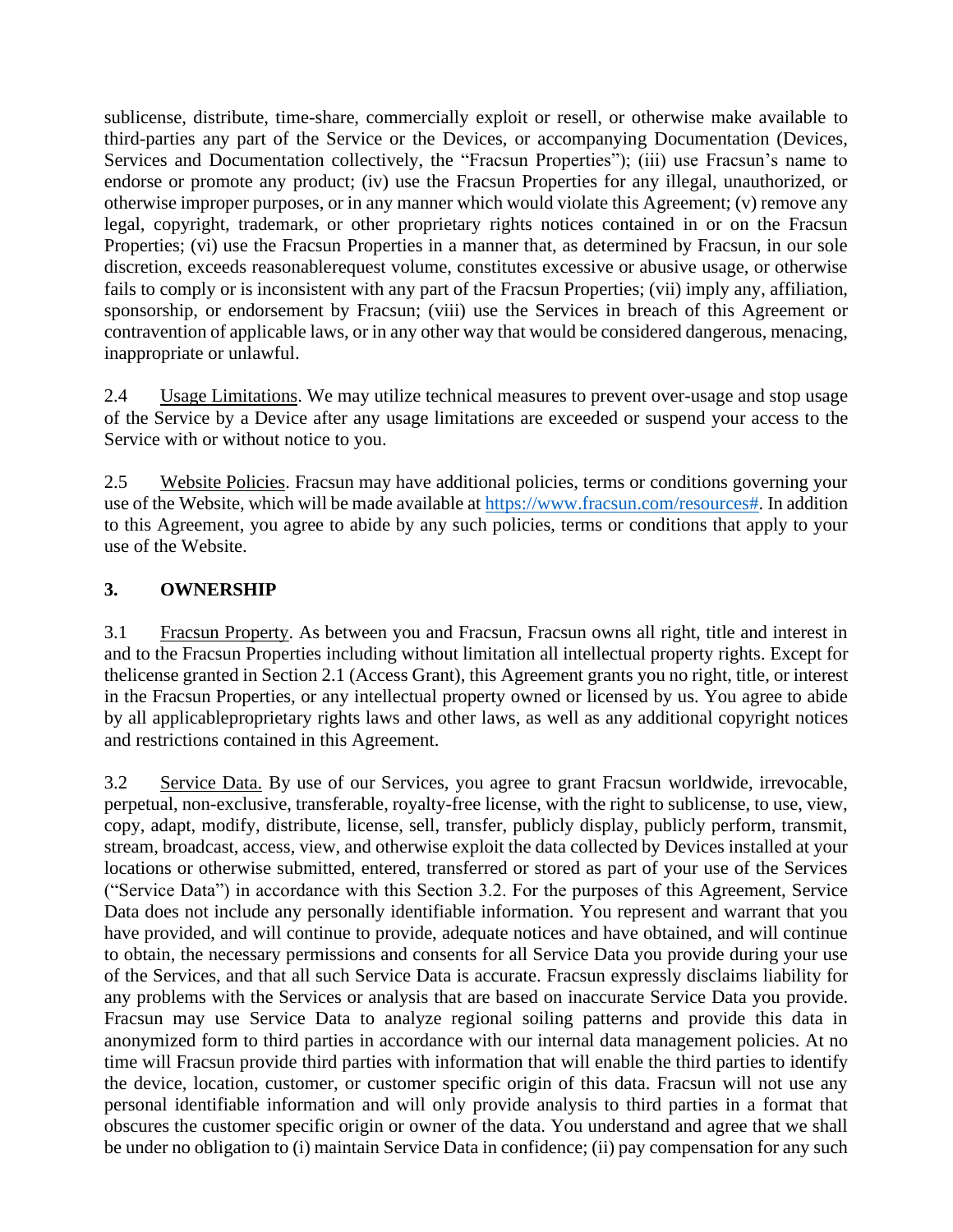data or any related use; or (iii) respond to any specific requests or use any Service Data. We will never sell, rent, or lease any of your personal information.

3.3 User Feedback. By using the Services, you agree to grant Fracsun a fully paid-up, royaltyfree, worldwide, transferable, sub-licensable (through multiple layers), assignable, irrevocable and perpetual license to implement, use, modify, commercially exploit, incorporate into the Services or otherwise use any suggestions, enhancement requests, recommendations or other feedback you, or any third parties acting on your behalf, submits to us verbally, by e-mail or by any other means. We also reserve the right to seek intellectual property protection for any features, functionality or components that may be based on or that were initiated by suggestions, enhancement requests, recommendations or other feedback you, or any third parties acting on your behalf, submits to us verbally, by e-mail or by any other means.

# **4. RELATIONSHIP**

4.1 Marketing. We may publicly refer to you, orally or in writing, as a licensee and customer of Fracsun and We may publish your name and logo on the Fracsun Website or promotional materials without prior written consent, payment, or notification. You grant us all necessary rights and licenses to do so, and disclaim all right and liability that may result from such use.

4.2 Support. Fracsun may provide you with reasonable support, upgrades, or modifications for the Service at our discretion. Fracsun may terminate the provision of such support or modifications to you at any time without notice or liability to you.

4.3 Independent Development. You acknowledge and agree that Fracsun may be independently creating applications, content and other products with the use of data collected by Device(s) installed at one or more of your properties. Nothing in this Agreement will be construed as restricting or preventing Fracsun from creating and fully exploiting such applications, content and other items, without any obligation to you. If you elect to provide us with any comments, suggestions, or feedback related to our Service, you assign all right, title and interest in and to such comments, suggestions and feedback to us, and acknowledge that we will be entitled to use,implement and exploit any such feedback in any manner without restriction, and without any obligation of accounting, or compensation or other duty to account.

### **5. FEES AND PAYMENT TERMS**

5.1 Device Purchase and Subscription Fees. Customers may choose to purchase a Device without the hosted service subscription. The fees payable by you for the Device, and, or hosted service subscription, including the Service license and the term as applicable ("Subscription Term") will be set forth in an Order ("Subscription Fees"), and invoiced in accordance with the pricing terms set out in the Order. At any time during a Subscription Term, you may increase your Order by ordering additional Devices, Events, or service subscriptions ("Usage Parameters") and, upon Fracsun's acceptance of such change in an Order, you shall pay the Subscription Fees for such increase, pro-rated for the remainder of yourthen-current Subscription Term. The updated Order shall renew concurrently with your then-currentSubscription for a period equal to your initial Subscription Term.

5.2 Payment Terms. All payments shall be made in the currency of, and within the borders of the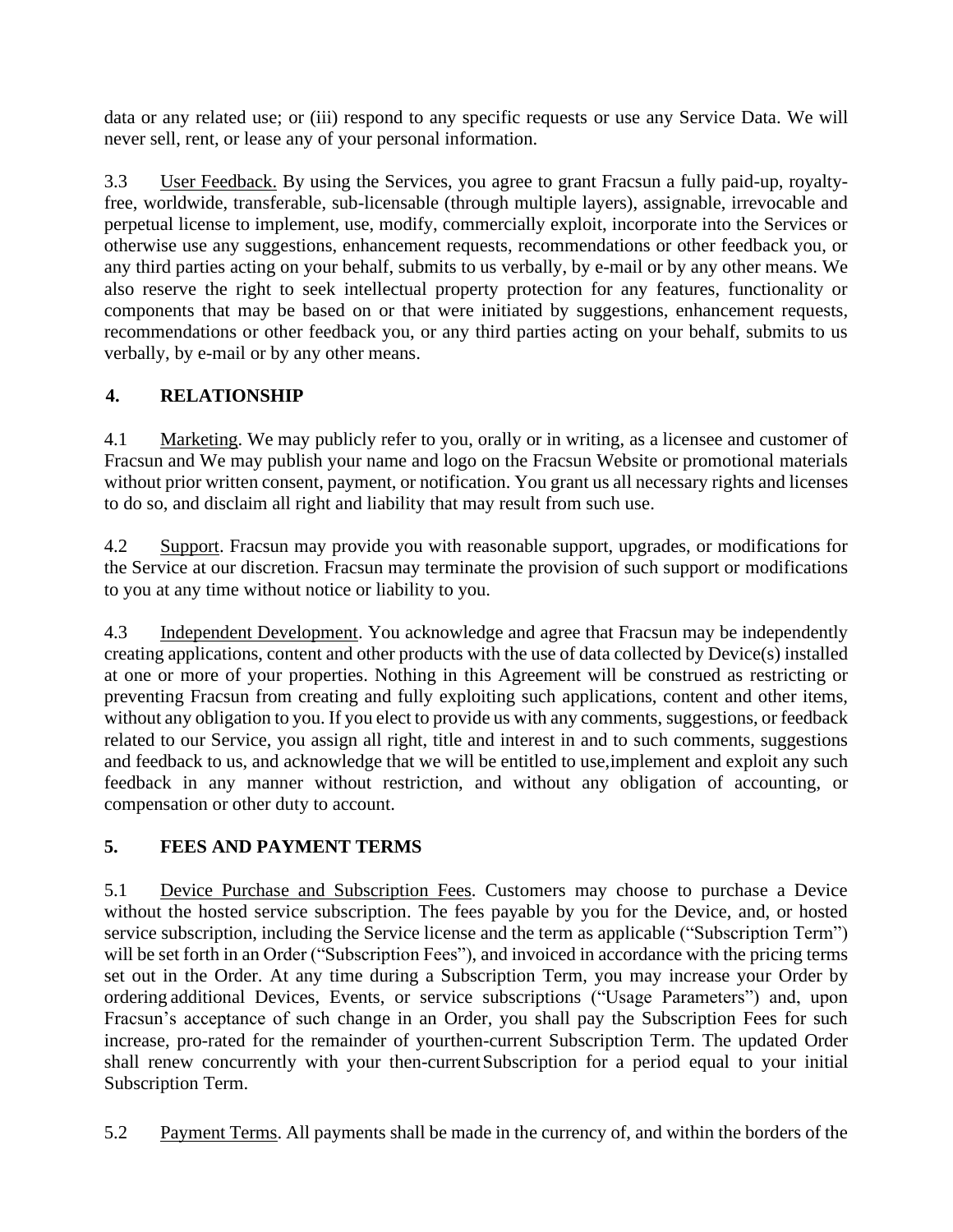United States. You will pay taxes, shipping duties, withholdings, back withholdings and the like; when Fracsun has the legal obligation to pay or collect such taxes, the appropriate amount shall be paid by you directly to Fracsun. You will reimburse Fracsun for all reasonable travel and other related expenses incurred by Fracsun in its performance hereunder; provided, however, thatsuch expenses shall have been pre-approved by you.

5.3 Invoicing. Fracsun will send you an invoice detailing the Subscription Fees, and any other costs, upgrades or expenses as set forth in an Order, or as otherwise agreed upon in writing by the Parties ("Invoice"). All Invoices are due on the due date as indicated in the Invoice. Your Subscription Term will begin on the date indicated in the Order or Invoice, as the case may be, but you will not be able to access the Services until the first Invoice is paid in full.

5.4 Late Payments and Updates to Billing Information. You are responsible for providing valid and current payment information and you agree promptly update your Account information of any updates or changes, including payment information, with any changes that may occur. If you fail to pay an Invoice or any other charges indicated on any Order within five (5) business days of notice that payment is delinquent, or if you do not update payment information upon Fracsun's request, in addition to all other remedies available under law and equity, we may suspend or terminate access to and use of the Services. Additionally, Fracsun may charge you a penalty for late payments in the amount of 1.5% per month, or if less, the maximum amount permitted under applicable law.I

5.5 Third-Party Payment Processors. If you pay by credit card or certain other payment instruments, you may be provided with a third-party interface to input, change, and update your payment information to make payment. Payments made by credit card, debit card or certain other payment instruments for the Services may be billed and processed by a third-party payment agent. You hereby authorize the third-party agent to charge your credit card, debit card, or other payment instrument for the Services, both in advance on a periodic basis if applicable and in accordance with any Order, Invoice, or the Services. To the extent the payment agent is not Fracsun, the payment agent is acting solely as a billing and processing agent for and on behalf of Fracsun and shall not be construed to be providing the applicable Service. Any third-party payment agent or intermediary is not permitted to store, retain or use your billing information except to process payment for the Services. Fracsun reserves the right to charge you for any transaction or service fee charged to Fracsun for processing payments.

#### **6. TERM AND TERMINATION**

6.1 Term. Subject to termination as set forth herein, the Subscription Term of this Agreement will commence on the date indicated in the Order or Invoice, and will continue for as long as the Services are being provided to you under this Agreement. The initial Subscription Term shall be for one (1) year, unless otherwise provided in an Order, and shall automatically renew for successive Subscription Terms equal in duration to the initial Subscription Term, unless either party notifies the other party in writing, notless than sixty (60) calendar days before the expiration of the then-current Subscription Term, that such party does not wish to renew the Service license for an additional Subscription Term.

6.2 Termination. Either party may terminate this Agreement immediately without further noticeif the other party breaches its obligations under this Agreement and does not remedy such breachwithin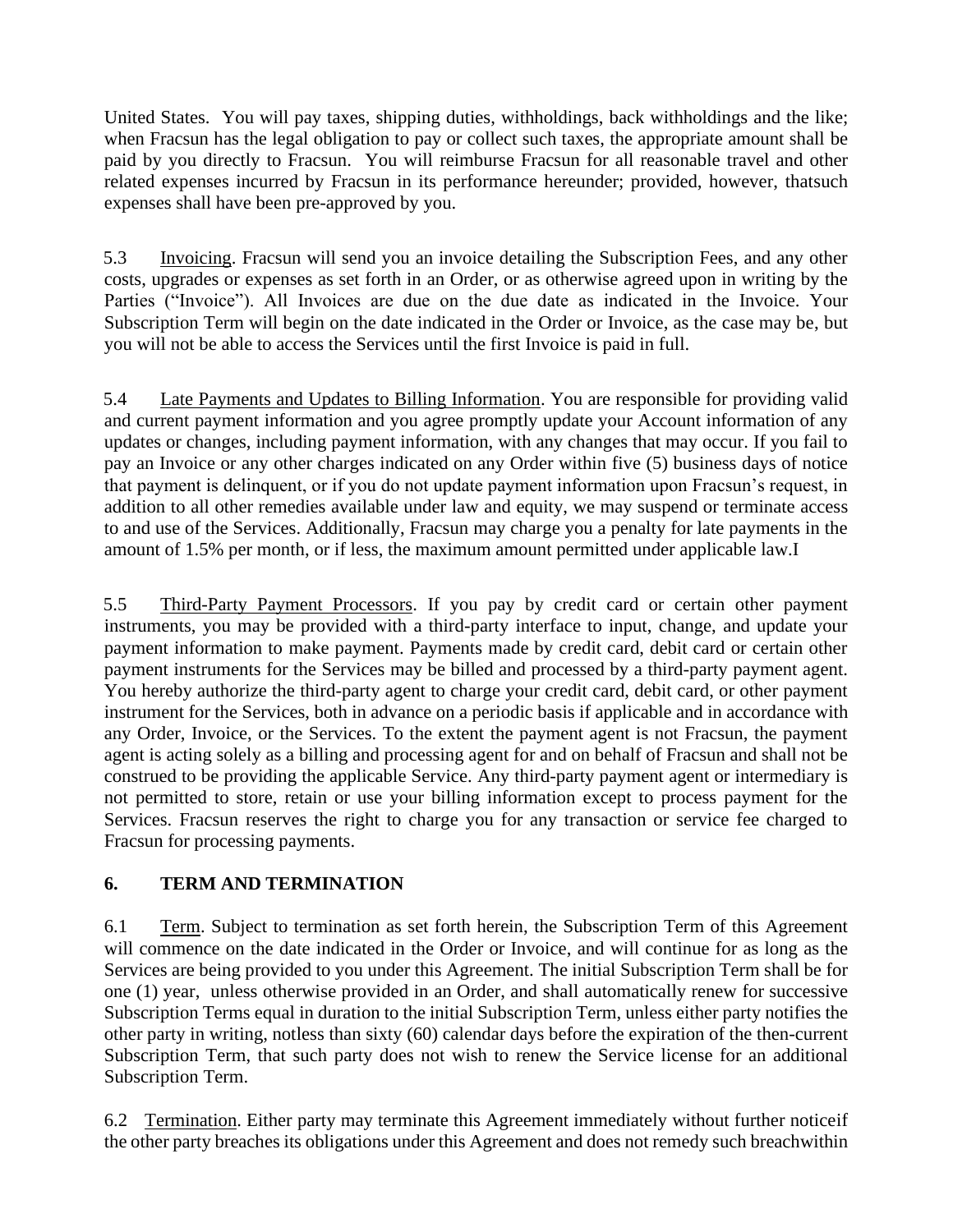thirty (30) calendar days of the date on which the breaching party received written notice of such breach from the non-breaching party. Fracsun may terminate this Agreement within ten (10) days' notice of your non-payment of the Subscription Fees.

6.3 Effect on Termination. Upon termination of this Agreement: (i) all rights and licenses granted will terminate immediately; (ii) any and all payment obligations, if any, will be due; and (iii) within ten (10) calendar days of such termination, each party shall destroy or return all Confidential Information of the other party in its possession or control, and will not make or retain any copies of such information in any form, except that the receiving party may retain one (1) archival copy of such information solely for purposes of ensuring compliance with this Agreement.

6.4 Deletion of Account. Fracsun will use reasonable efforts to delete your Account (or any part thereof), upon termination of this Agreement, or upon request.

6.5 Survival. Sections 3 (Ownership), 4.3 (Independent Development), 5 (Fees and Payment Terms), 6.5 (Survival), and 7 (Confidentiality) through 12 (General) will survive any terminationof this Agreement.

### **7. CONFIDENTIALITY**

7.1 Confidentiality. "Confidential Information" means any proprietary information received by the other party during, or prior to entering into, this Agreement that a party should know is confidential or proprietary based on the circumstances surrounding the disclosure including, without limitation, the Service and any non-public technical and business information. Confidential Information does not include information that (i) is or becomes generally known to the public through no fault of or breach of this Agreement by the receiving party; (ii) is rightfullyknown by the receiving party at the time of disclosure without an obligation of confidentiality; (iii) is independently developed by the receiving party without use of the disclosing party's Confidential Information; or (iv) the receiving party rightfully obtains from a third party without restriction on use or disclosure. You and Fracsun agree to maintain the confidentiality of Confidential Information. The receiving party of any Confidential Information of the other party agrees not to use such Confidential Information for any purpose except as necessary to fulfill its obligations and exercise its rights under this Agreement. The receiving party shall protect the secrecy of and prevent disclosure and unauthorized use of the disclosing party's Confidential Information using the same degree of care that it takes to protect its own confidential informationand in no event shall use less than reasonable care. The receiving party may disclose the Confidential Information of the disclosing party if required by judicial or administrative process, provided that the receiving party first provides to the disclosing party prompt notice of such required disclosure to enable the disclosing party to seek a protective order. Upon termination orexpiration of this Agreement, the receiving party will, at the disclosing party's option, promptly return or destroy (and provide written certification of such destruction) the disclosing party's Confidential Information.

7.2 Service Data. Notwithstanding Section 7.1, above, Service Data shall not be considered Confidential Information. Fracsun may use any Service Data in accordance with Section 3.2, above, and in accordance with Fracsun's internal data management policies.

#### **8. WARRANTY**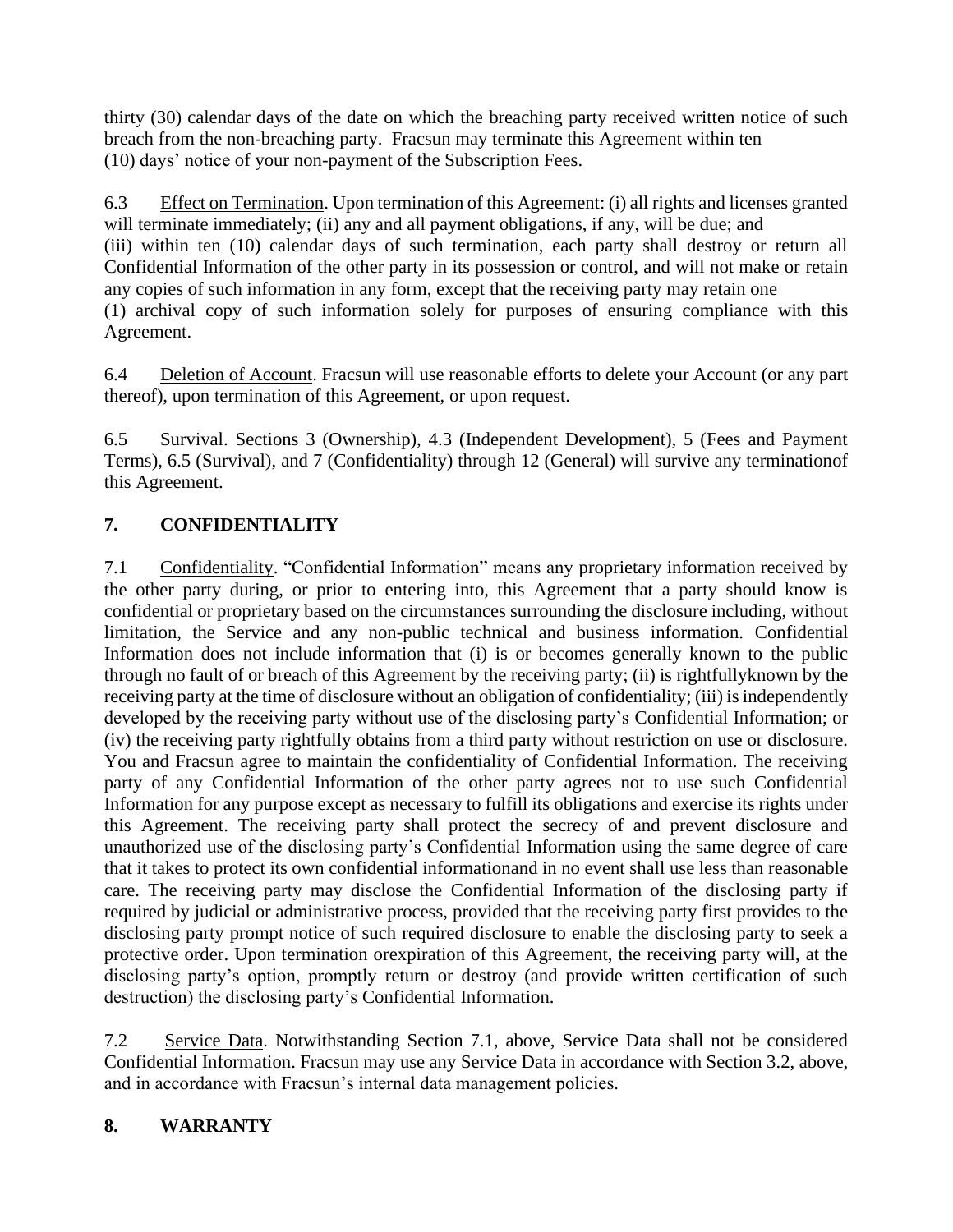8.1 Device Warranty. For Device only purchases, the purchase price includes the fees for a (1) year Device warranty. If you have purchased a Device and the hosted subscription services, the Subscription Fees for the first year of the Subscription Term includes the fees for an unlimited Device warranty through the Subscription Term, provided all Invoices are paid on time. Failing to pay an Invoice will invalidate the Device warranty. Fracsun's warranty terms on the Devices are set forth in thewarranty policy found here https://www.fracsun.com/resources#.

#### **9. DISCLAIMER AND LIABILITY**

9.1 Disclaimer. EXCEPT AS SET FORTH IN SECTION 8.1, THE SERVICE AND THE DEVICES ARE PROVIDED "AS IS," "WHERE IS," "WITH ALL FAULTS" AND WITH NO WARRANTY, EXPRESS OR IMPLIED, OF ANY KIND. FRACSUN EXPRESSLY DISCLAIMS ANY AND ALL WARRANTIES AND CONDITIONS, INCLUDING, BUT NOTLIMITED TO, ANY IMPLIED WARRANTY OR CONDITION OF MERCHANTABILITY, FITNESS FOR A PARTICULAR PURPOSE, AVAILABILITY, SECURITY, TITLE AND/ NON-INFRINGEMENT. SOME ASPECTS OF THE FRACSUN PROPERTIES ARE EXPERIMENTAL AND HAVE NOT BEEN TESTED IN ANY MANNER. WE DO NOT REPRESENT, WARRANT, OR MAKE ANY CONDITION THAT THE FRACSUN PROPERTIES ARE FREE OF INACCURACIES, ERRORS, BUGS, OR INTERRUPTIONS, OR ARE RELIABLE, ACCURATE, COMPLETE, OR OTHERWISE VALID. WE ARE NOT RESPONSIBLE FOR OUTAGES OR ERRORS IN THE FRACSUN PROPERTIES ATTRIBUTABLE TO THIRD PARTIES OR OUTAGES IN THIRD PARTY INTEGRATED SERVICES. WE ARE ALSO NOT RESPONSIBLE FOR ANY CONTENT OR OTHER MATERIAL DOWNLOADED OR OTHERWISE OBTAINED THROUGH THE USE OF THESERVICES, ALL OF WHICH IS OBTAINED AT YOUR OWN DISCRETION AND RISK AND YOU WILL BE SOLELY RESPONSIBLE FOR ANY DAMAGE THAT RESULTS FROM USE OF THE FRACSUN PROPERTIES INCLUDING, BUT NOT LIMITED TO, ANYDAMAGE TO YOUR COMPUTER SYSTEM OR TO YOUR PHOTOVOLTAIC ARRAY OR INSTRUMENTATION. NO ADVICE OR INFORMATION, WHETHER ORAL OR WRITTEN, OBTAINED BY YOU FROM US OR THROUGH OR FROM OUR SERVICES WILL CREATE ANY WARRANTY OR CONDITION NOT EXPRESSLY STATED IN THIS AGREEMENT. THE DEVICE WARRANTY OFFERED BY FRACSUN SHALL BE NULL AND VOID TO THE EXTENT THE ISSUE IS ATTRIBUTABLE TO IMPROPER INSTALLATION OR IF YOU FAIL TO FOLLOW THE PROPER INSTRUCTIONS PROVIDED EITHER ORALLY OR IN THE DOCUMENTATION OR USE THE SERVICES FOR ANY PURPOSE OTHER THAN AS PROVIDED UNDER SECTION 2.1.

9.2 Limitation of Liability. FRACSUN WILL NOT, UNDER ANY CIRCUMSTANCES, BE LIABLE TO YOU FOR ANY INCIDENTAL, CONSEQUENTIAL, INDIRECT, PUNITIVE, SPECIAL, OR RELIANCE DAMAGES RELATED TO THIS AGREEMENT OR THE SERVICE OR THE DEVICES. CONSEQUENTIAL DAMAGES INCLUDE, BUT ARE NOTLIMITED TO, LOST PROFITS, LOST REVENUES AND LOST BUSINESS OPPORTUNITIES, WHETHER YOU WERE OR SHOULD HAVE BEEN AWARE OF THE POSSIBILITY OF THESE DAMAGES. IN NO EVENT WILL FRACSUN'S AGGREGATE LIABILITY UNDER THIS AGREEMENT OR RELATED TO THE SERVICE OR THE DEVICES EXCEED THE AMOUNTS PAID BY YOU TO FRACSUN DURING THE SIX (6) MONTH PERIOD IMMEDIATELY PRECEDING THE ACT(S) GIVING RISE TO LIABILITY HEREUNDER.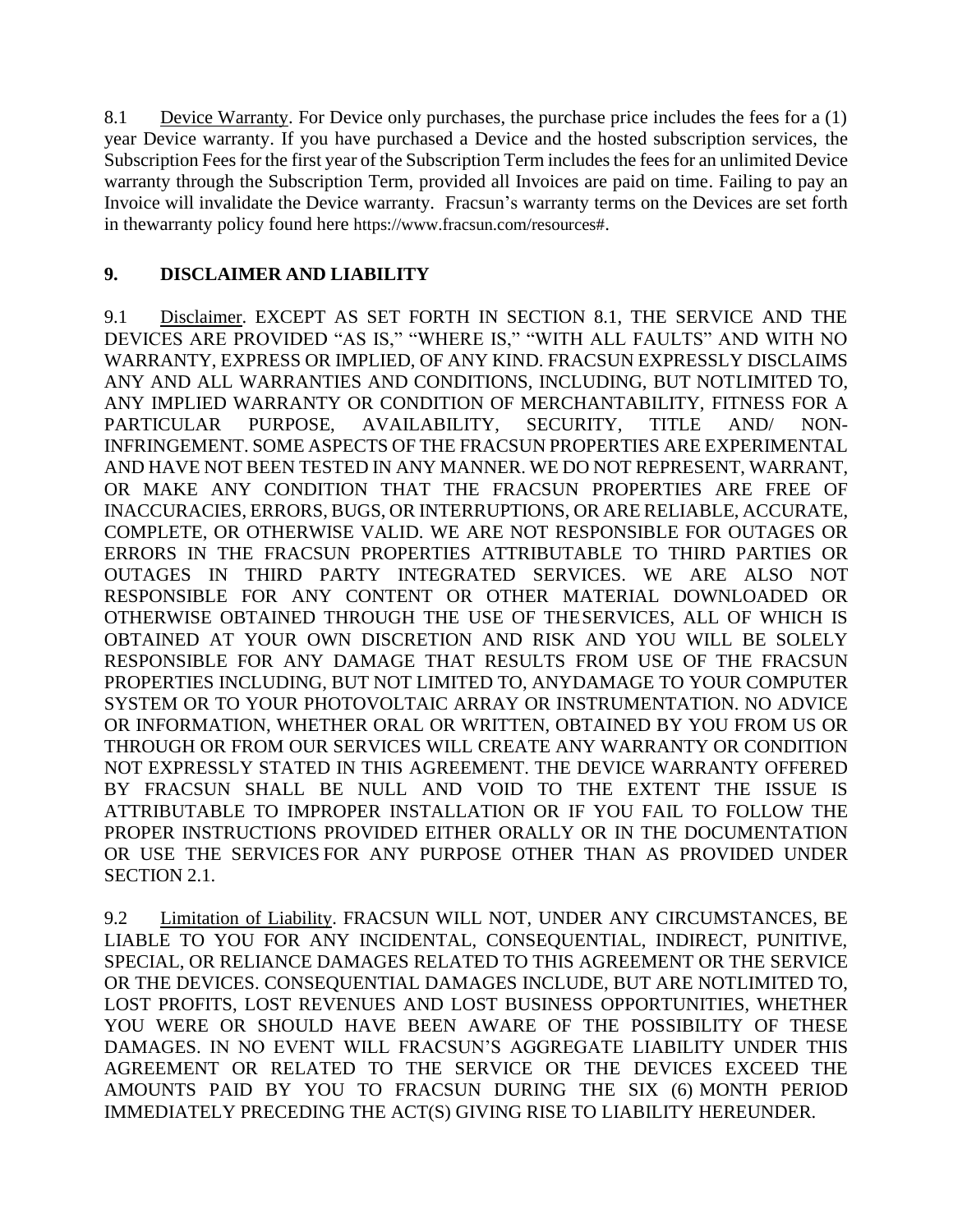SOME JURISDICTIONS DO NOT ALLOW THE EXCLUSION OF CERTAIN WARRANTIES OR THE LIMITATION OR EXCLUSION OF LIABILITY FOR INCIDENTAL OR CONSEQUENTIAL DAMAGES AND SO THESE EXCLUSIONS ANDLIMITATIONS MAY NOT APPLY TO YOU. THE PARTIES HAVE NEGOTIATED THISAGREEMENT WITH DUE REGARD FOR THE BUSINESS RISK ASSOCIATED WITH THE ARRANGEMENTS DESCRIBED IN THIS AGREEMENT.

### **10. INDEMNIFICATION**.

10.1 Indemnification. You will defend, indemnify and hold harmless Fracsun and its affiliates, and their respective directors, officers, agents, licensors, and other partners and employees from and against any third-party claim arising from or in any way related to your useof the Service or the Devices, or your breach of any obligation herein, including any liability or expense arising from all claims, losses, damages (actual and consequential), suits, judgments,

litigation costs and attorneys' fees, of every kind and nature. We will have the sole and exclusive control and authority to select defense attorneys, and defend and/or settle any such claim at your sole expense

# **11. THIRD PARTY TOOLS AND LINKS.**

11.1 As Is. Fracsun may use or otherwise provide you with access to third-party tools, links or content, including payment processors, through use of the Device or Services which we neither monitor nor have any control nor input. You acknowledge and agree that Fracsun provides access to such tools and content "as is" and "as available" without any warranties, representations or conditions of any kind, and without any endorsement with respect to their use.

11.2 Express Disclaimer. Fracsun shall have no liability whatsoever arising from or relating to the use of third-party tools, links or content, including payment processors. Any use of third-party tools, links or content is entirely at your own risk and discretion and you should ensure that you are familiar with and approve of the terms on which those tools or links are provided by the relevant third-party provider(s). Fracsun is not liable for any harm or damages related to any use of or transactions made in connection with any third-party tools, links, websites, services or products. Complaints, claims, concerns, or questions regarding third-party tools, links and materials should be directed to the relevant third-party provider(s).

### **12. GENERAL**.

12.1 Entire Agreement; Amendment. This Agreement, together with the Orders, constitutes the entire agreement betweenyou and Fracsun and governs your use of the Fracsun Properties. If, through accessing or usingthe Fracsun Properties, you utilize or obtain any product or service from a third party, you mayadditionally be subject to such third party's terms and conditions applicable thereto.

12.2 Relationship of Parties. The Parties hereto are independent contractors. Nothing in this Agreement will be deemed to create an agency, employment, partnership, fiduciary, or joint venture relationship between the Parties. Neither Party is the representative of the other Party forany purpose and neither Party has the power or authority as agent, employee, or in any other capacity to represent, act for, bind, or otherwise create or assume any obligation on behalf of theother Party for any purpose whatsoever.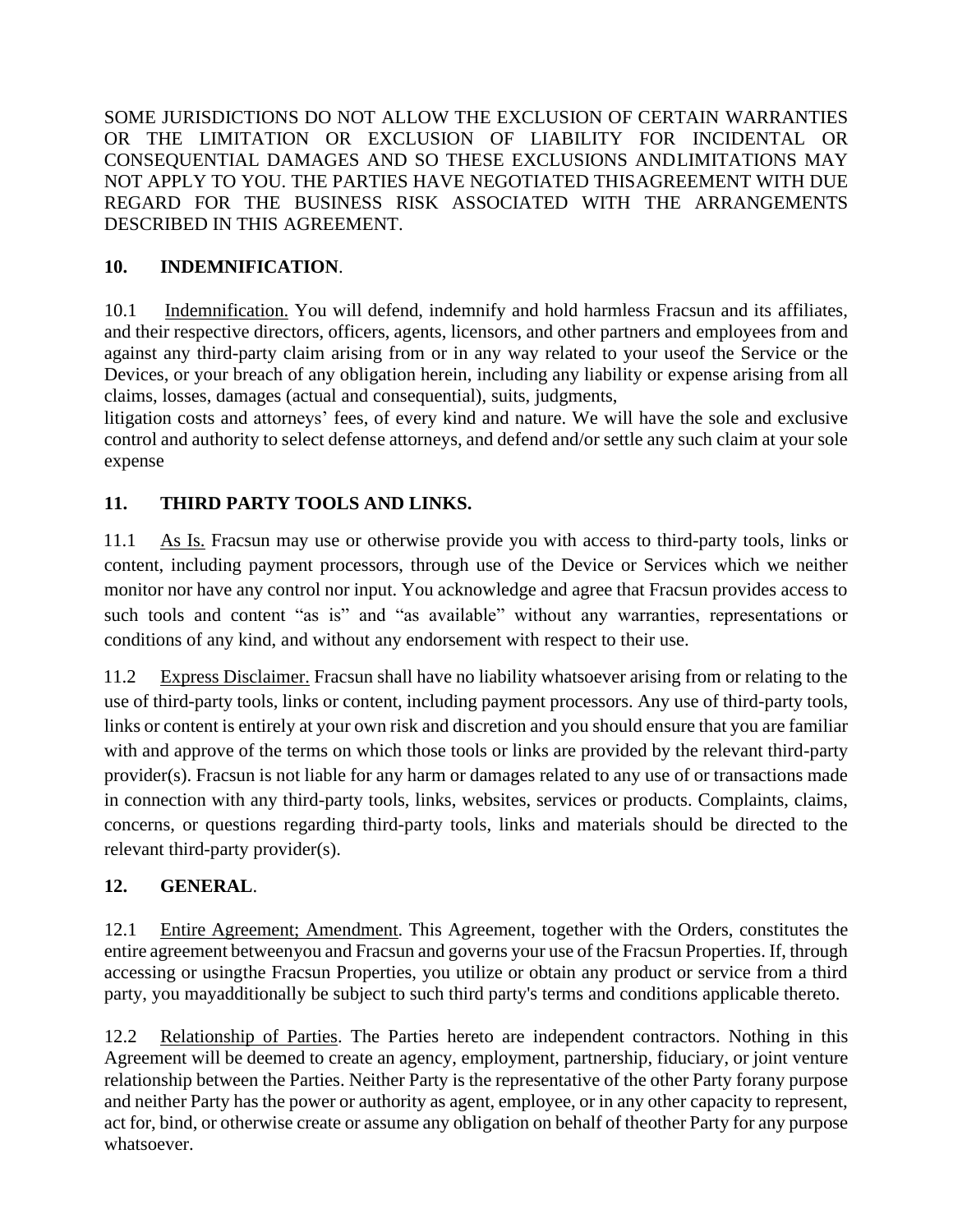12.3 Binding Arbitration. YOU UNDERSTAND AND AGREE THAT ALL CLAIMS, DISAGREEMENTS, DISPUTES OR CONTROVERSIES BETWEEN YOU AND FRACSUN, ITS AFFILIATES, OFFICERS, DIRECTORS, EMPLOYEES, REPRESENTATIVES, AGENTS, OR ASSIGNS HAVE IN CONNECTION WITH OR RELATED TO THE USE OR ACCESS OF THE SERVICES OR THIS AGREEMENT **SHALL BE RESOLVED BY FINAL AND BINDING ARBITRATION**, WHICH MUST BE COMMENCED **WITHIN ONE (1) YEAR** AFTER SUCH CLAIM OR CAUSE OF ACTION ARISES. THE ARBITRATION SHALL TAKE PLACE IN SAN LUIS OBISPO COUNTY, CALIFORNIA. THE ARBITRATION SHALL BE ADMINISTERED BY AAA IN ACCORDANCE WITH TITLE 9 OF THE U.S. CODE (UNITED STATES ARBITRATION ACT) UNDER THE AAA'S COMMERCIAL DISPUTE RESOLUTION PROCEDURES AS SUPPLEMENTED BY THE SUPPLEMENTARY PROCEDURES FOR CONSUMER-RELATED DISPUTES (AND AS STATED THEREIN, IF THERE IS A DIFFERENCE BETWEEN THE COMMERCIAL DISPUTE RESOLUTION PROCEDURES AND THE SUPPLEMENTARY PROCEDURES, THE SUPPLEMENTARY PROCEDURES WILL BE USED). **YOU AND WE VOLUNTARILY AND KNOWINGLY WAIVE ANY RIGHT TO A JURY TRIAL.**

12.4 No Class Action. TO THE FULLEST EXTENT PERMITTED BY APPLICABLE LAW, YOU AND WE AGREE THAT ANY AND ALL DISPUTES, CLAIMS AND CAUSES OF ACTION YOU OR WE MAY HAVE IN CONNECTION WITH OR RELATED TO THE USE OR ACCESS TO THE SERVICES **WILL BE RESOLVED INDIVIDUALLY, WITHOUT RESORT TO ANY FORM OF CLASS ACTION.** NEITHER YOU NOR WE SHALL BE ENTITLED TO JOIN OR CONSOLIDATE CLAIMS IN ARBITRATION BY OR AGAINST OTHER USERS OR ARBITRATE, AS A REPRESENTATIVE OR MEMBER OF A CLASS OR IN A PRIVATE ATTORNEY GENERAL CAPACITY, ANY CLAIM, DISPUTE OR CAUSE OF ACTION IN CONNECTION WITH OR RELATED TO THE USE OR ACCESS OF THE SERVICES OR THIS AGREEMENT.

12.5 Governing Law. This Agreement will be governed in accordance with the laws of the State of California without reference to its conflicts of law principles. The Parties agree to submit to the personal jurisdiction of any court of competent jurisdiction for the enforcement of an arbitral award

12.6 Severability. If any term or provision of this Agreement is determined to be illegal, unenforceable, or invalid in whole or in part for any reason, such term or provision will be changed and interpreted to accomplish the objectives of such provision to the greatest extent possible under applicable law and the remaining provisions will continue in full force and effect.

12.7 Assignment. Neither Party may assign this Agreement or any of its rights or obligations hereunder, to a third party without the other Party's written consent, except that a Party may assign this Agreement without such consent as a consequence of a merger, consolidation, reorganization, or sale of substantially all of its assets or of the business. Any assignment in violation of the foregoing is null and void. This Agreement inures to the benefit of and is bindingupon the Parties hereto and their successors and assigns.

12.8 Waiver. Failure to enforce or a waiver by either Party of one default or breach of the other Party will not be considered to be a waiver of any subsequent default or breach.